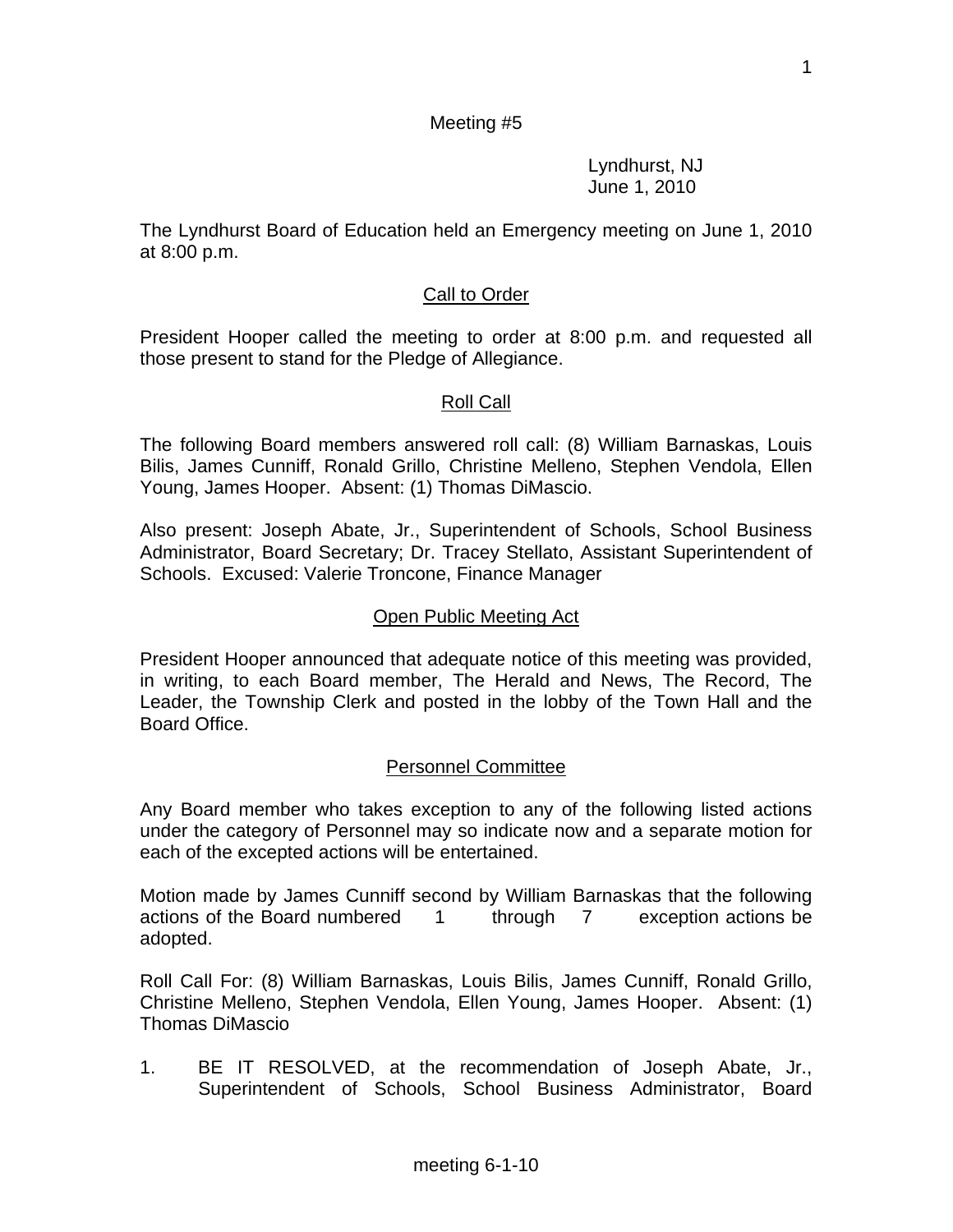Secretary, that the Lyndhurst Board of Education accept the retirement of Rose Marie Woodruff, Pre-K Teacher, effective June 30, 2010, with regret.

- 2. BE IT RESOLVED, at the recommendation of Joseph Abate, Jr., Superintendent of Schools, School Business Administrator, Board Secretary, that the Lyndhurst Board of Education accept the retirement of Carol Smith, Lincoln School Teacher, grade 1, effective June 30, 2010, with regret.
- 3. BE IT RESOLVED, at the recommendation of Joseph Abate, Jr., Superintendent of Schools, School Business Administrator, Board Secretary, that the Lyndhurst Board of Education accept the retirement of Barbara Ahmuty, Lyndhurst High School Teacher, effective June 30, 2010, with regret.
- 4. BE IT RESOLVED, at the recommendation of Joseph Abate, Jr., Superintendent of Schools, School Business Administrator, Board Secretary, that the Lyndhurst Board of Education accept the retirement of Ellen Nangle, Lyndhurst High School Teacher, effective June 30, 2010, with regret.
- 5. BE IT RESOLVED, at the recommendation of Joseph Abate, Jr., Superintendent of Schools, School Business Administrator, Board Secretary, that the Lyndhurst Board of Education appoint Eugenia Macchia as a Spanish translator for the Lyndhurst School District for the 2010-2011 school year on an "as needed" basis. Ms. Macchia will assist the Child Study Team at IEP meetings with parents who only speak Spanish. Fee is \$40.00 per hour.
- 6. BE IT RESOLVED, at the recommendation of Joseph Abate, Jr., Superintendent of Schools, School Business Administrator, Board Secretary, that the Lyndhurst Board of Education appoint Brian Hannigan as Special Education Teacher, Self-Contained Class, Lyndhurst High School, effective September 1, 2010, at a salary of \$56,475.00 (MA, Step 6). Employment will be provisional, subject to authorization approval for emergent hiring pending completion of criminal history background check, and subject to submission of all required application documents.
- 7. BE IT RESOLVED, at the recommendation of Joseph Abate, Jr., Superintendent of Schools, School Business Administrator, Board Secretary, that the Lyndhurst Board of Education appoint James F. Chwalyk, Jr., as Elementary Music Teacher, effective September 1, 2010, at a salary of \$47,775.00 (BA, Step 1). Employment will be provisional, subject to authorization approval for emergent hiring pending completion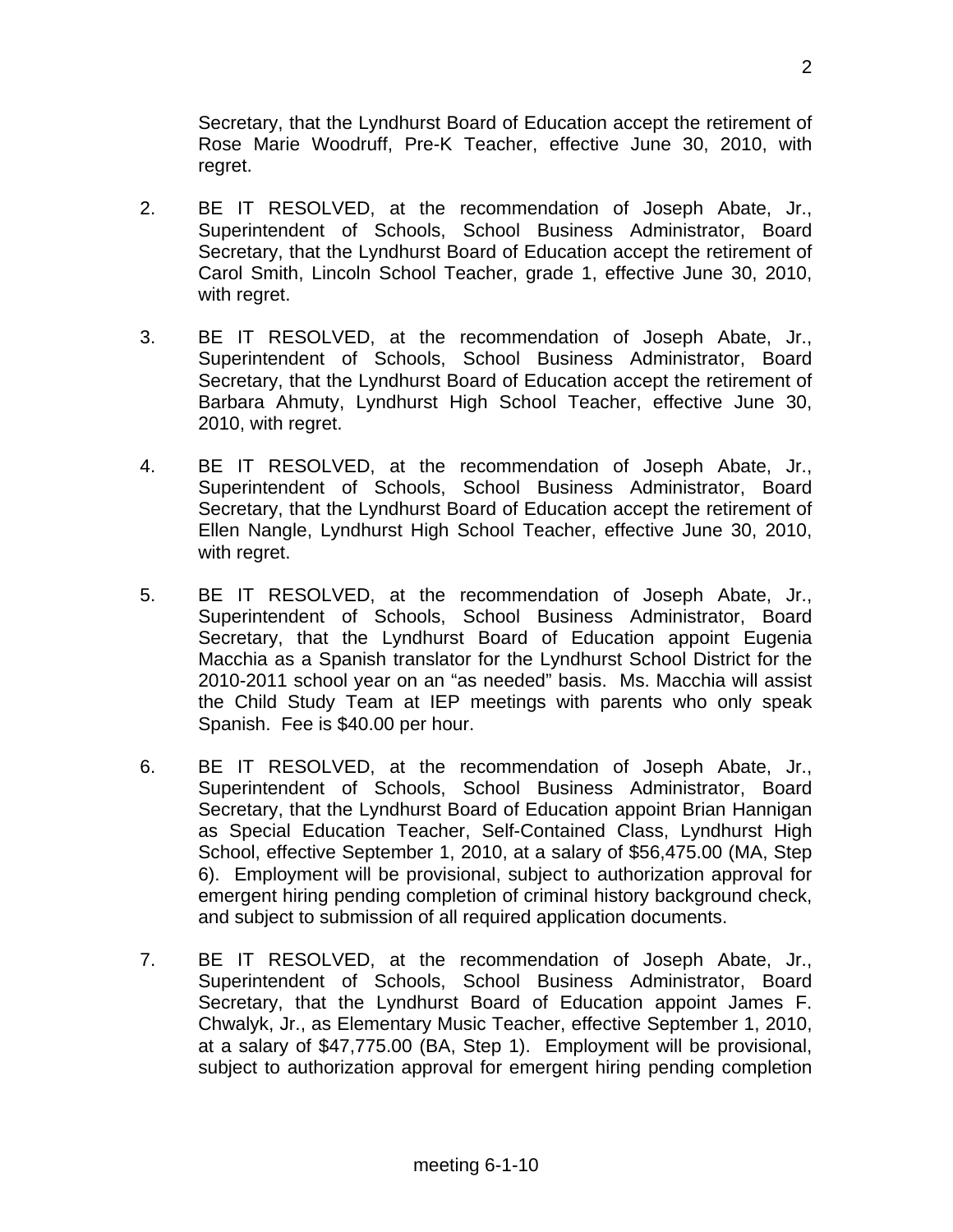of criminal history background check, and subject to submission of all required application documents.

# Public Comments

## Agenda Items

Elaine Stella – Were personnel items listed as the reason for the emergency meeting? Doris A. Vacca – Waive Lorraine Nichirco - Waive

# Motion to Go Into Executive Caucus

Motion by William Barnaskas second by Ronald Grillo and unanimously carried, the Board went into Executive Caucus at 8:15 p.m. for the purpose of various retirements, music teacher appointment, special education teacher appointment.

### Motion To Open Meeting To Public

Motion by Ronald Grillo second by Ellen Young and unanimously carried, the Board opened the meeting to the public at 11:15 p.m.

Roll Call For: (7) William Barnaskas, Louis Bilis, James Cunniff, Ronald Grillo, Christine Melleno, Ellen Young, James Hooper. Absent: (2) Thomas DiMascio, Stephen Vendola.

### Adjournment

Motion by William Barnaskas second by Ronald Grillo and unanimously carried, the meeting was adjourned at 11:17 p.m.

Respectfully submitted,

 Joseph Abate, Jr. Superintendent of Schools School Business Administrator Board Secretary